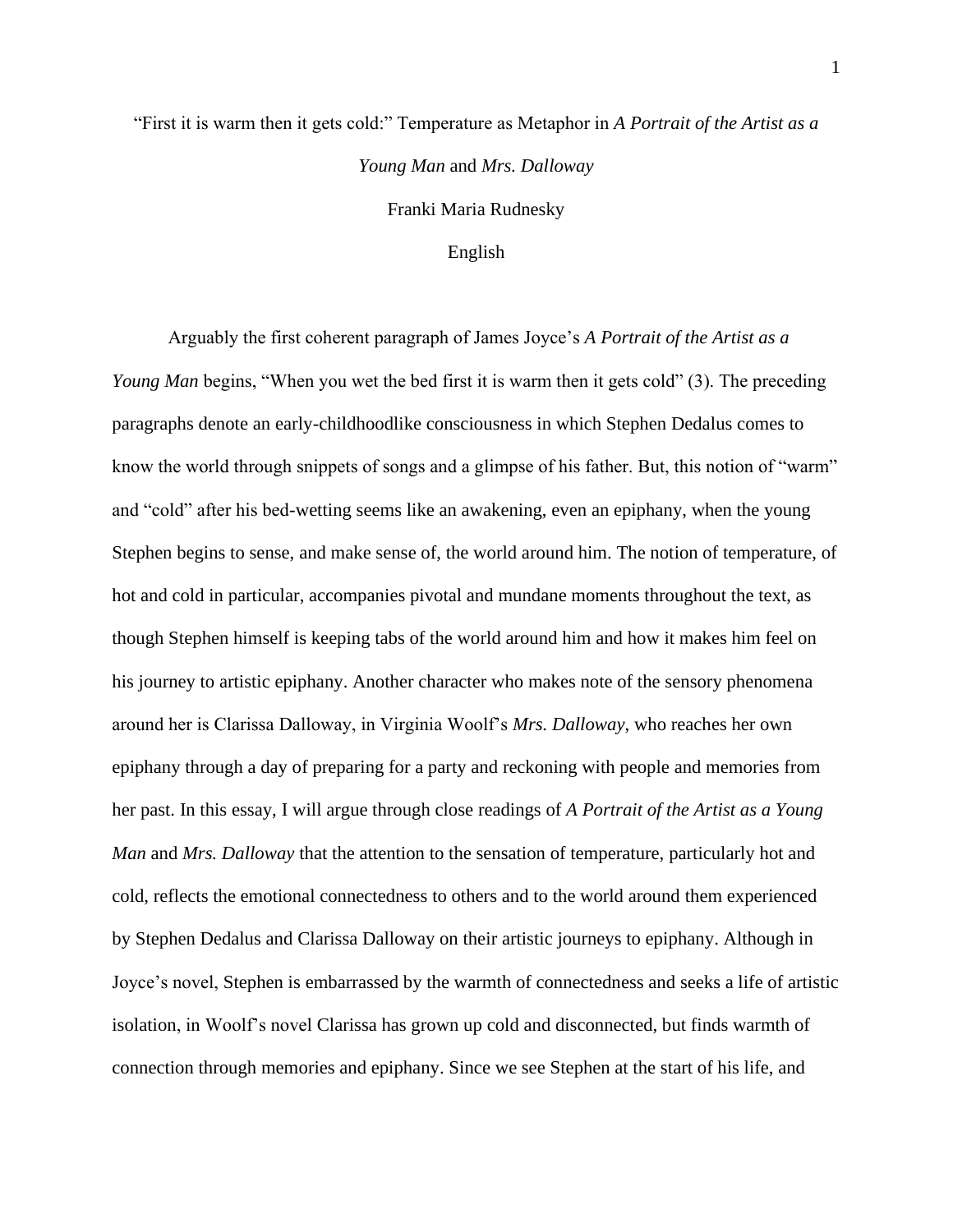follow his journey growing up (whereas we meet Clarissa in the middle of her life and follow her for one day), I will use *A Portrait of the Artist as a Young Man* to illuminate an in-depth analysis of these themes in *Mrs. Dalloway.* As for the metaphors, based on my understanding, warmer terms reflect characters feeling connected, and cooler terms reflect an isolation or lack of connection. This assumption is rooted in research; in their study "Cold and Lonely: Does Social Exclusion Literally Feel Cold?," Chen-Bo Zhong and Geoffrey J. Leonardelli write, "Loneliness and coldness seem to go side by side in everyday language" (838). To pad this, through conducting experiments, Zhong and Leonardelli found that social exclusion literally *felt* cold to subjects in their study.

Joyce and Woolf were not alone in using temperature as metaphor in their writing; as Alex Moffett demonstrates in "Hot Sparks and Cold Devils: Katherine Mansfield and Modernist Thermodynamics," metaphors of temperature connect to modernist techniques. While Moffett's research focuses on fellow modernist writer Katherine Mansfield, he nonetheless establishes the importance of sensory metaphors in the modernist era. Moffett writes, "I do wish to argue that in many of [Mansfield's] stories she invests in her metaphors of temperature a significance beyond the registration of an emotional state, and that in doing so, she parallels a larger cultural recalibration of such thermal tropes that is taking place at the time she is writing" (60). Moffett argues that temperature metaphors in the modernist period were reflective of more than simply the emotional state of the characters, and in *A Portrait of the Artist as a Young Man* and *Mrs. Dalloway* these metaphors don't just reflect the current emotional state of a character, but rather disclose where they are in their emotional journeys, and can denote important moments such as epiphanies and awakenings. In discussing a significance beyond emotional state, Moffett was likely referring to the ways the temperature metaphor could speak to the emotionally-disjointed,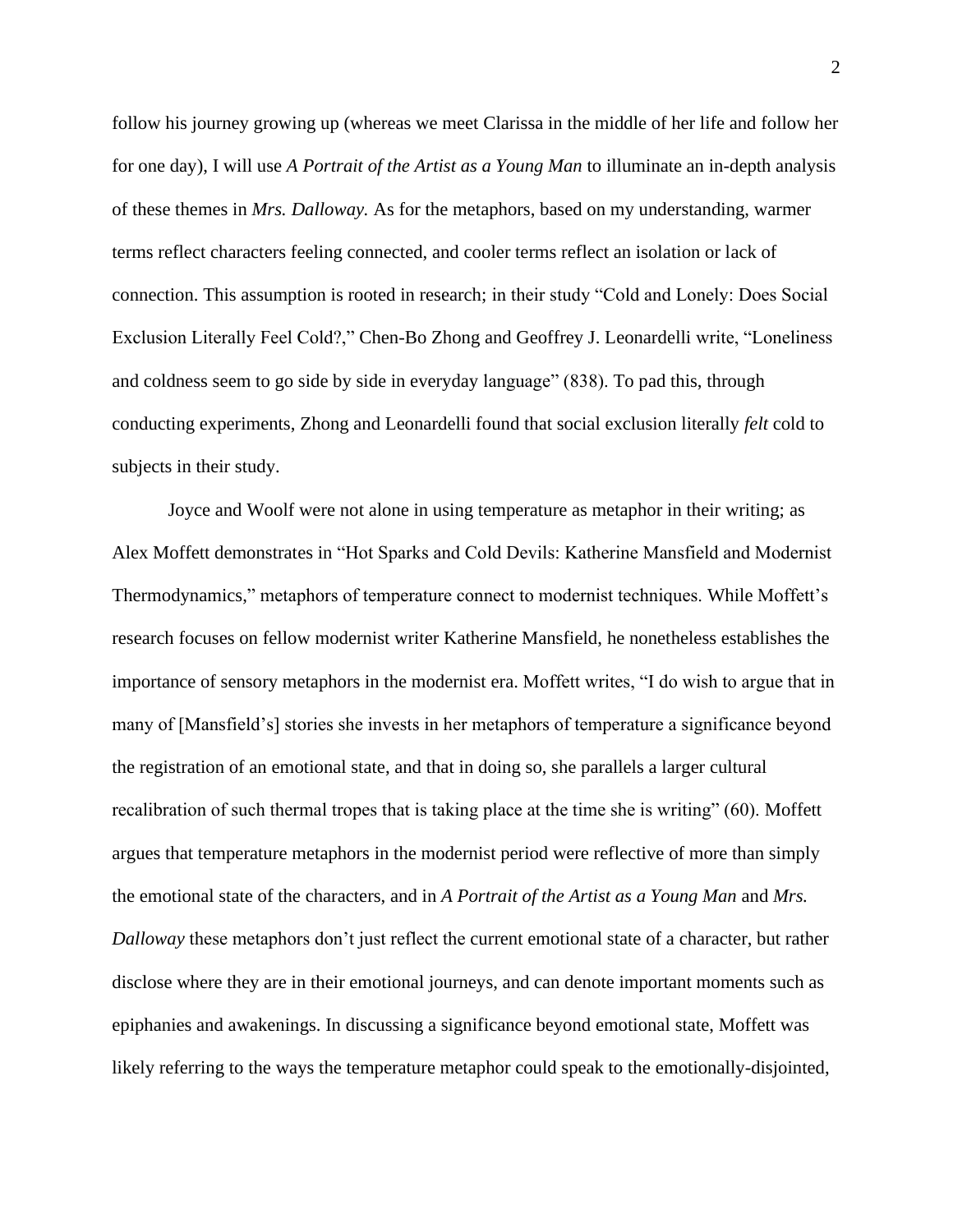post-war industrial reality in which Joyce and Woolf were writing. While this paper aims to stay within the text, it is important to note, in contextualizing these novels, the societal changes that could have influenced the use of sensory metaphor. For example, Jon Day, in "What Virginia Didn't Know: Knowledge, Impressionism and the Eye," writes that thanks to technological advancements in the 20<sup>th</sup> century, "an understanding of personhood, and of what constituted literary character, began to be sought in new places" (32). This being said, I am attempting to understand Stephen and Clarissa through feeling them, taking their metaphorical temperatures as they embark on their respective emotional journeys, drawing out sensory details that capture their essence, rather than just reading the words on the page.

Joyce's *A Portrait of the Artist as a Young Man* follows protagonist Stephen on his artistic coming-of-age from Irish schoolboy to isolated artist, casting off family, friends, and religion to pursue a life dedicated to appreciating beauty through writing. As noted, the first mention of temperature felt by Stephen is the warmth then coldness of his childhood bedwetting. "[F]irst it is warm then it gets cold" to me foreshadows Stephen's artistic isolation (Joyce, 3). At first, Stephen did embrace the warmth of familial and social connectedness, but later became cold when he decided that to be an artist he had to disconnect from the life he came to know. Examples of the connectedness Stephen feels before his artistic epiphanies can be seen through the warmer-leaning descriptions of times when he's felt safe with family or friends. For example, while at Clongowes Wood College boarding school, Stephen feels homesickness at first, associating warmth with memories of home and coldness with the roughhousing of his classmates. One day as he studies, he feels cold and uncomfortable remembering an incident with a classmate: "He shivered as if he had cold slimy water next his skin. That was mean of Wells to shoulder him into the square ditch ... How cold and slimy the water had been" (Joyce,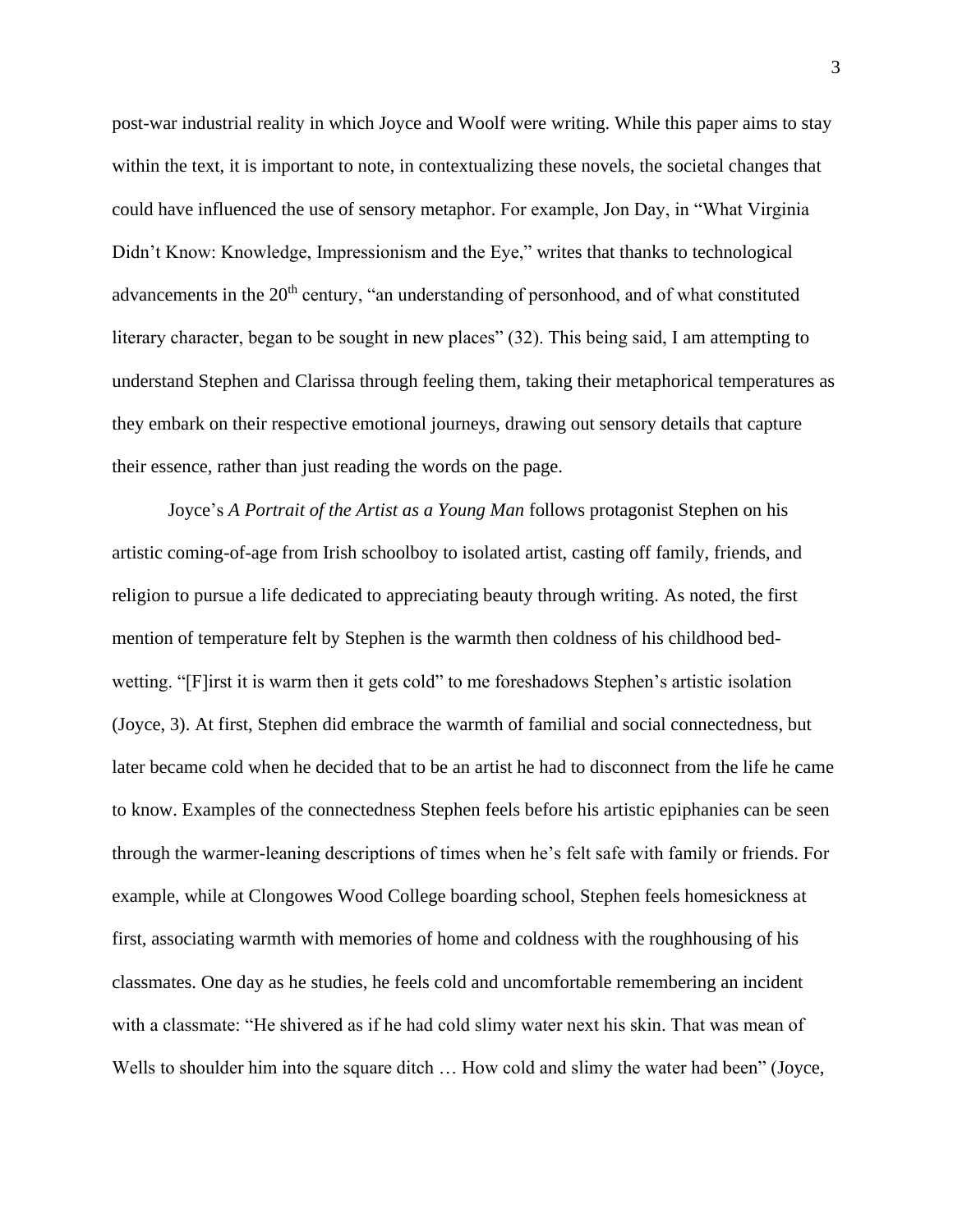7)! With this in mind, he wishes he were studying "on the hearthrug before the fire," and thinks what his mother may be doing at that moment: "Mother was sitting at the fire with Dante waiting for Brigid to bring in the tea. She has her feet on the fender and her jewelly slippers were so hot and they had such a lovely warm smell" (Joyce, 7)! Stephen associated the violence and unwelcoming spirit of his classmates with being cold and uncomfortable. On the other hand, his family members are associated with fire, tea, warm-smelling slippers, all things that would bring him comfort in his new circumstances.

The sensations of temperature that seem to accompany Stephen in times of epiphany reflect his battles with emotions and connections. One such moment takes place early on in Stephen's development, while he is still at Clongowes. Stephen's classmates ask whether he kisses his mother goodnight, and he attempts to respond both in the affirmative and the negative, drawing jeers at both responses. "They all laughed again. Stephen tried to laugh with them. He felt his whole body hot and confused in a moment. What was the right answer to the question?" (Joyce, 11). In this moment, Stephen begins to question his relationship with others, in this case his mother, and also whether those who seemingly have more authority are actually fraudulent. It may seem strange that given my logic of heat symbolizing connectedness, Stephen feels hot in this moment when he is at odds with his peers. But, here Stephen is reaching a sort of childhood epiphany in which he ponders his connection to his peers, his mother, physical touch in the form of kissing, and the line of thought eventually leads him to wonder at his place in the universe. So, the heat he feels is due to his beginning to reach understanding, and the connectedness that comes through that. For Stephen, connectedness seems to be somewhat associated with embarrassment, as seen in the thought of his classmates knowing he kisses his mother, or later when he is punished, struck by a pandybat by a prefect in front of his class. "A hot burning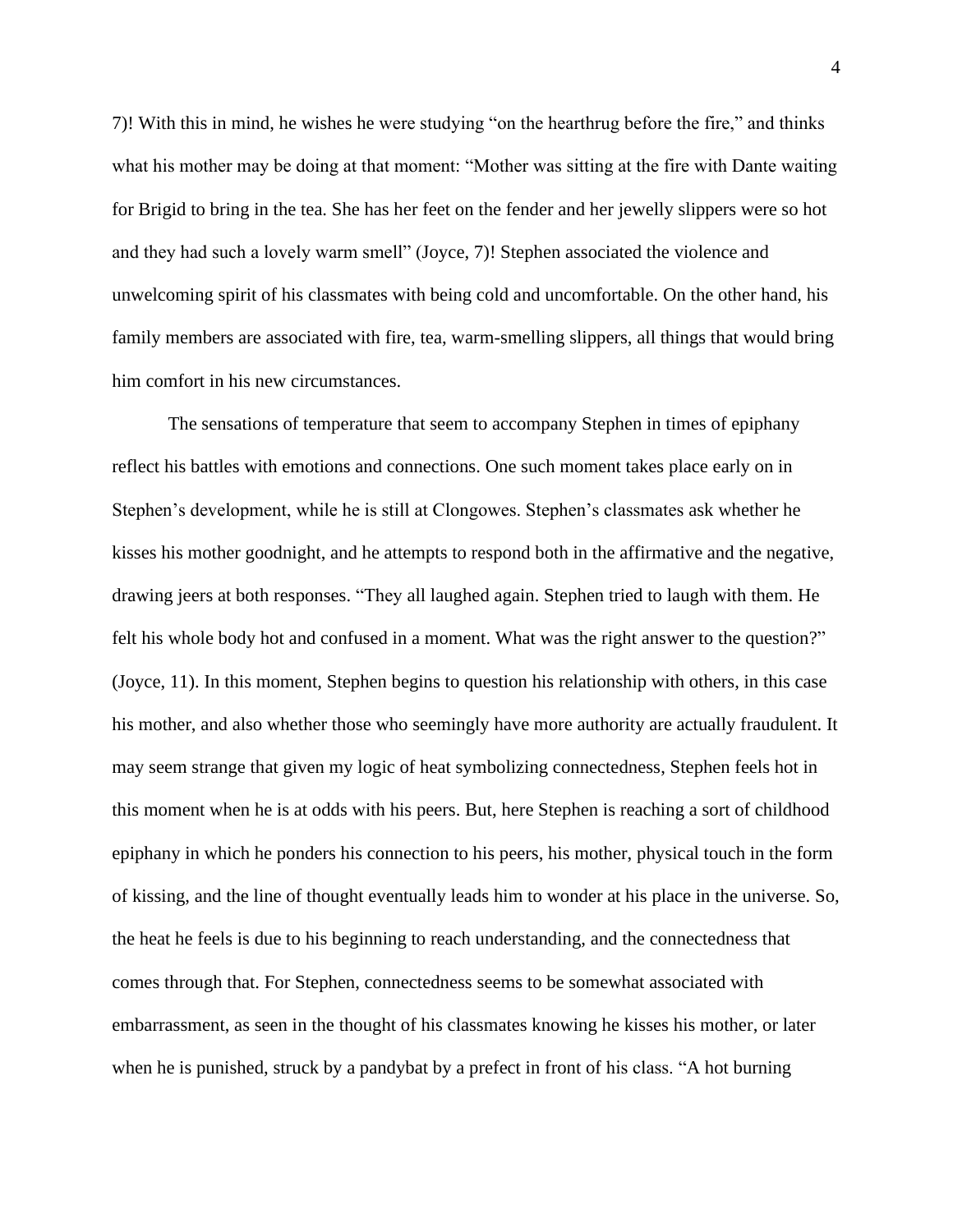stinging tingling blow like the loud crack of a broken stick made his trembling hand crumple together like a leaf in the fire: and at the sound and the pain scalding tears were driven into his eyes" (Joyce, 51). Here, Stephen briefly connects, physically, with the prefect when he is struck, and it could be argued Stephen understands the prefect's desire for violence through this act. This connection, along with the violence being perceived by his classmates and Father Arnall, causes Stephen to heat up with embarrassment. While Stephen does have some positive childhood associations with warmth and connection, he comes to associate these things with embarrassment through his harsh schooling. Perhaps this is one of the reasons he believes he must shirk off connection to become an artist.

Associations with childhood sensory experiences continue to accompany Stephen as he struggles through schooling and self-discovery. Sangam MacDuff's and Sebastian D. G. Knowles note this in "'A Day of Dappled Seaborne Clouds:' A Portrait of the Artist's Epiphany." Stephen notices the outward sensory details of hot and cold, such as the sensations of wetting the bed, and this article claims that Stephen, especially in moments of epiphany, relies on repetition and variation of remembered physical markers. An example of this reliance occurs when Stephen lays in the infirmary after being shoved into the square ditch. He wakes up feeling "very hot" although the sunlight was "queer and cold" (Joyce, 18), and the word "queer" acts as a callback to an early memory in which Stephen thought the word "suck" to be queer because of an experience he had in the Wicklow Hotel bathroom when using the sinks: "There were two cocks that you turned and water came out: cold and hot. He felt cold and then a little hot: and he could see the names printed on the cocks. That was a very queer thing" (Joyce, 8). On this, Macduff and Knowles write, "hot and cold become repeated motifs in which the cold of the playing fields and the cold slime of the latrine, the cold dark sea, and cold smell of the chapel are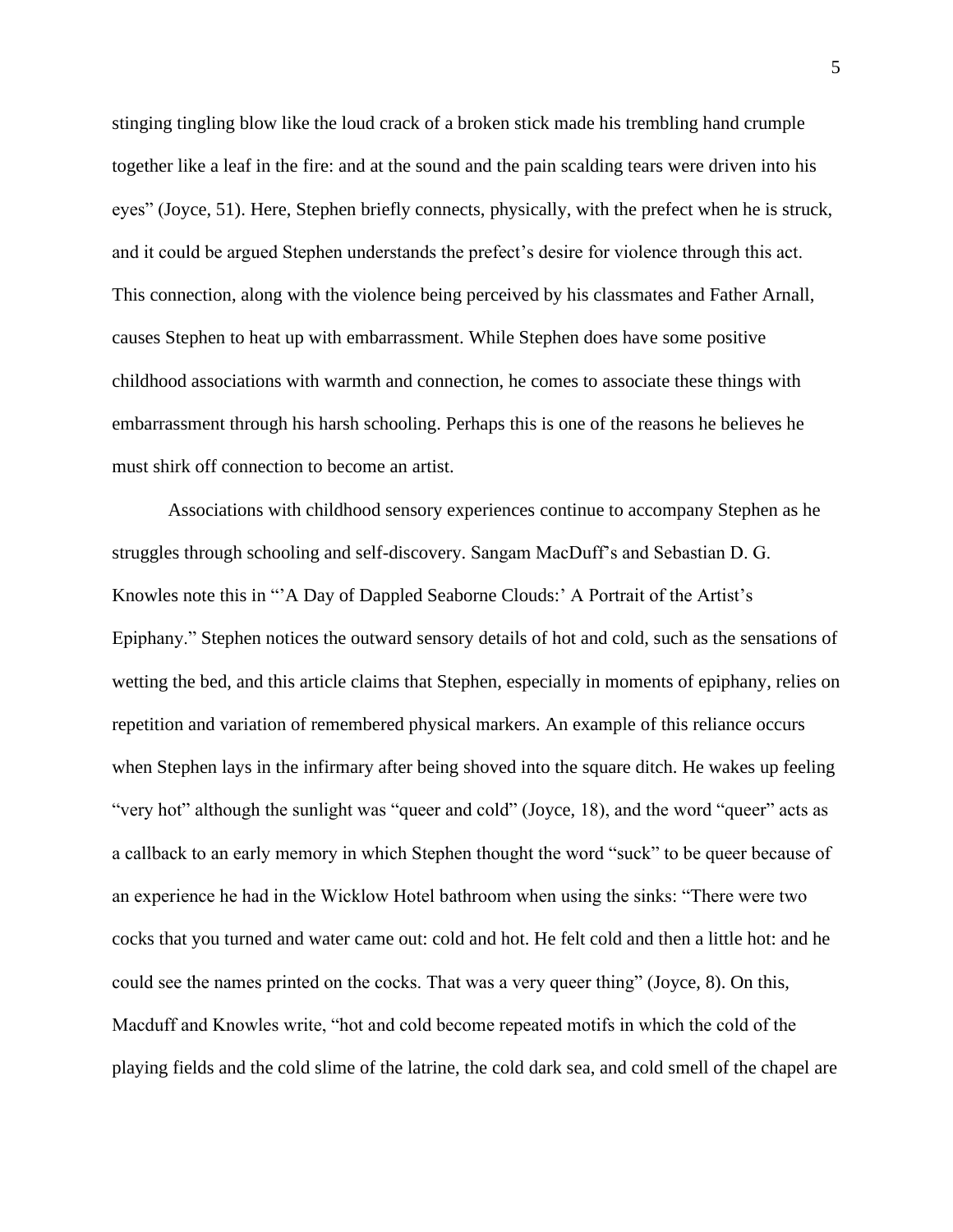contrasted with the fire at home, or in the peasants' cottages, and the warmth of his bed" (107). The warmth of the fire or his bed are reminders of comfortable, connected times, whereas the chill of the latrine and the chapel remind Stephen of times he felt alone. Sheldon Brivic also discusses this scene in connection with the initial bed-wetting scene in "Gender Dissonance, Hysteria, and History in James Joyce's *A Portrait of the Artist as a Young Man,"* writing, "The change in temperature, which recurs in the scene with his father in the bathroom with the cold and hot cocks, may be associated with sexual excitement. For the child, who has no idea what sexuality is, the alternation of cold and hot is a hysterical way of expressing a thrill" (465). This also relates to the scene in which Stephen grows hot and embarrassed in discussion of kissing his mother; while this is not a sexual thought either, it leads a young Stephen to ponder the meaning of kissing, which can be sexual. As a teenager, Stephen again recalls sensory details from Clongowes as he sits in the chapel at his new school, and feels changed by the sensory memories. "His soul, as these memories came back to him, became again a child's soul" (Joyce, 116). Stephen's sensory memories are part of him, building on each other along his journey to make up his psyche. Katy Marre writes of this phenomenon in "Paired Repetition as a Formulaic Element in *A Portrait of the Artist as a Young Man:* "the pattern of paired repetition in *Portrait*  shows how Stephen's recollections serve to establish a coherent sense of himself" (208). Thus, Stephen uses sensory details such as temperature to reorient himself, reflecting on memories that have shaped him, while allowing the emotions associated with these details to construct his everchanging selfhood.

As Stephen comes of age, the cooling sensory details more heavily reflect his evolution into isolated artist. As a teenager, he has his first sexual encounter, which is an awakening or epiphany in itself, and the temperature details are notable. "Her room was warm and lightsome ...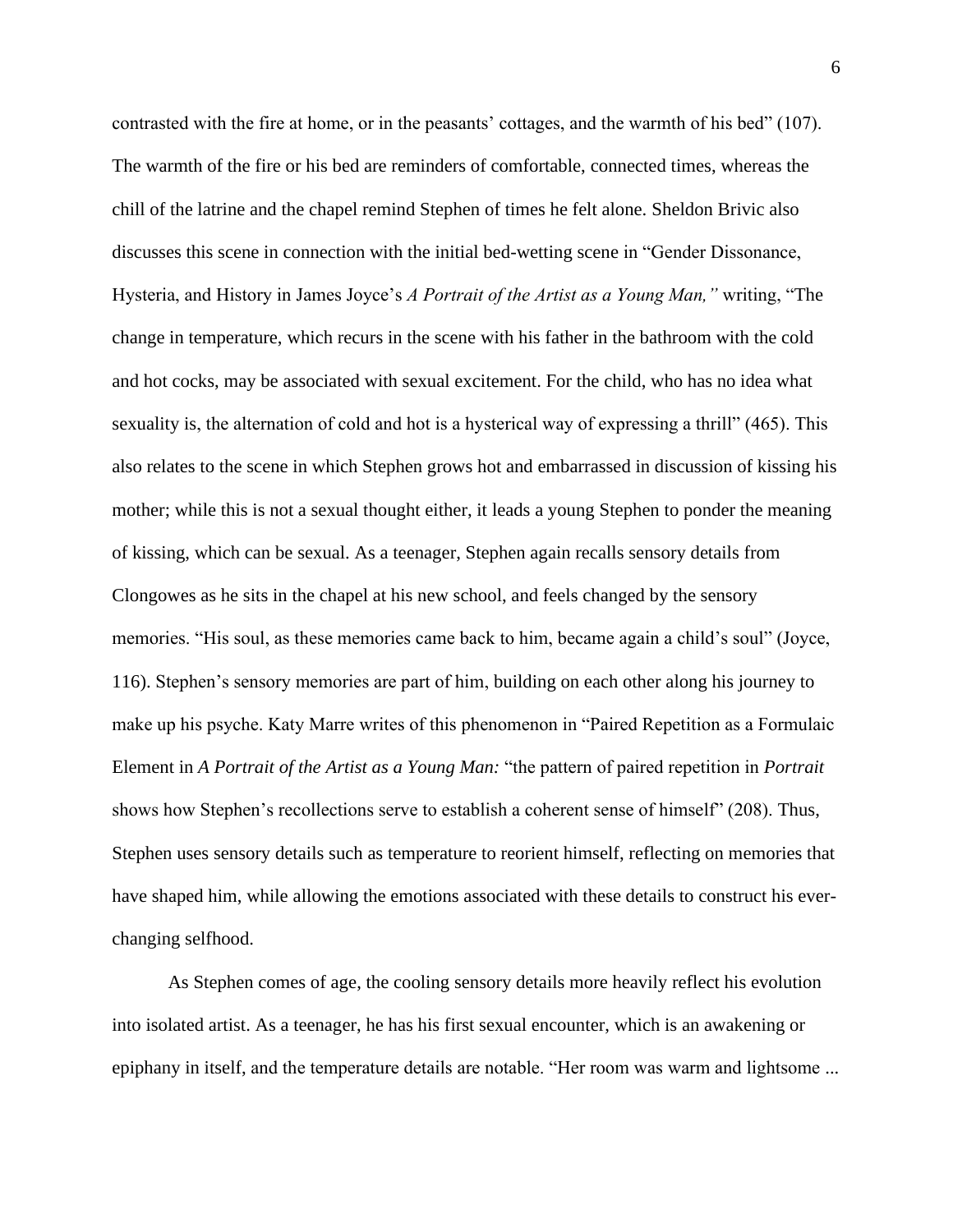Her round arms held him firmly to her and he, seeing her face lifted to him in serious calm and feeling the warm calm rise and fall of her breast, all but burst into hysterical weeping" (Joyce, 107). The warmth he feels from the woman cause him to feel so connected and comfortable that he returns to a childlike state. Even before this encounter, his desire for sex is coded using sensory terms. "He burned to appease the fierce longings of his heart before which everything else was idle and alien" (Joyce, 105). This feeling of burning with desire is surely different than the burning when he tried to hold back tears out of humiliation at being punished by the prefect, and yet if Stephen does use sensory details to reorient himself, then this burning desire and warmth from sex could even take him all the way back to the warmth and embarrassment of bedwetting. It's around this time that he begins to detach from religion and the morality he once ascribed to, envisioning himself as having gone cold: "A cold lucid indifference reigned in his soul" (Joyce, 110). In this already-detached state Stephen learns more about hell during a sermon by Father Arnall, who describes it as "a neverending storm of darkness, dark flames and dark smoke of burning brimstone, amid which the bodies are heaped one upon another without even a glimpse of air" (Joyce, 129). The heat of hell can be read as yet another possible negative association Stephen forms with human closeness and warmth.

Arguably Stephen's most influential awakening occurs after he has pondered the priesthood and is considering university admissions. He passes a statue of the Virgin Mary, a figure which once held power over Stephen, but now he "turned his eyes coldly for an instant toward the faded blue shrine of the Blessed Virgin" (Joyce, 175-6). The fact that his connection to the Virgin Mary has run cold, along with the statue appearing faded to him, serves as his dismissal of connection to religion. On the other hand, shortly after, he sees a girl wading in the water and her beauty causes his artistic epiphany. Sensory temperature descriptors are present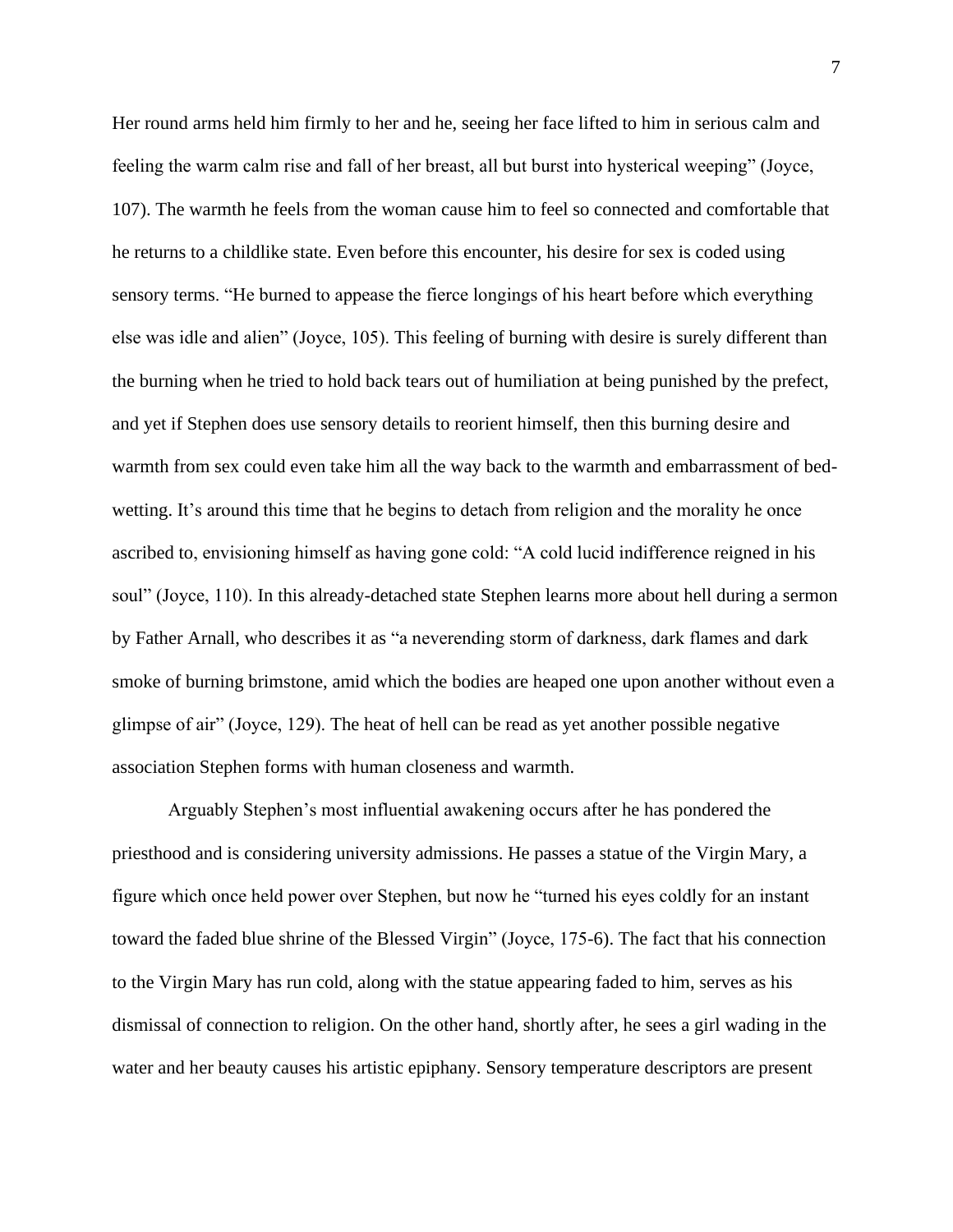here, of course: "a faint flame trembled on her cheek ... His cheeks were aflame" (Joyce, 186). Unlike the coldness he felt in the presence of the Virgin Mary statue, the beautiful woman who changes Stephen's soul with a glance makes him feel as hot as fire. Is this similar to the mythological Icarus flying too close to the sun, though? Shortly before this epiphany which changes the course of Stephen's life, he ponders his namesake Daedalus, Icarus' father, the mythological craftsman who created wings for he and his son to escape. "He would create proudly out of the freedom and power of his soul, as the great artificer whose name he bore, a living thing, new and soaring and beautiful, impalpable, imperishable" (Joyce, 184). Unfortunately, as the myths go, Daedalus' son did not listen to his warnings and he perished when he flew too close to the sun, melting his wings. Daedalus avoided death by staying away from the warmth of the sun; similarly, Stephen believes as an artist he must avoid the warmth of connection in order to survive creatively and thrive. The cost of this, is that he must enter a cold isolation. The final association of temperature with Stephen in this novel is, "Stephen watched [Cranly's] face for some moments in silence. A cold sadness was there. He had spoken of himself, of his own loneliness which he feared" (Joyce, 269). Stephen feels the cold sadness emanating off his friend Cranly, who he will be leaving behind to pursue his art. Even though it's not Stephen's own sadness, he can already feel the negative results his going away may have on himself and others.

Unlike in Stephen's case, Clarissa Dalloway's coming-of-age from girlhood to middle age and the way her associations with temperature change are not shown to the reader; her younger self is revealed only in flashbacks. But, what links her to Stephen is the fact that she is an artist as well. In Jacob Littleton's "*Mrs. Dalloway*: Portrait of the Artist as a Middle-Aged Woman," not only does he nominally link the two novels, but he reads Clarissa as an artist in her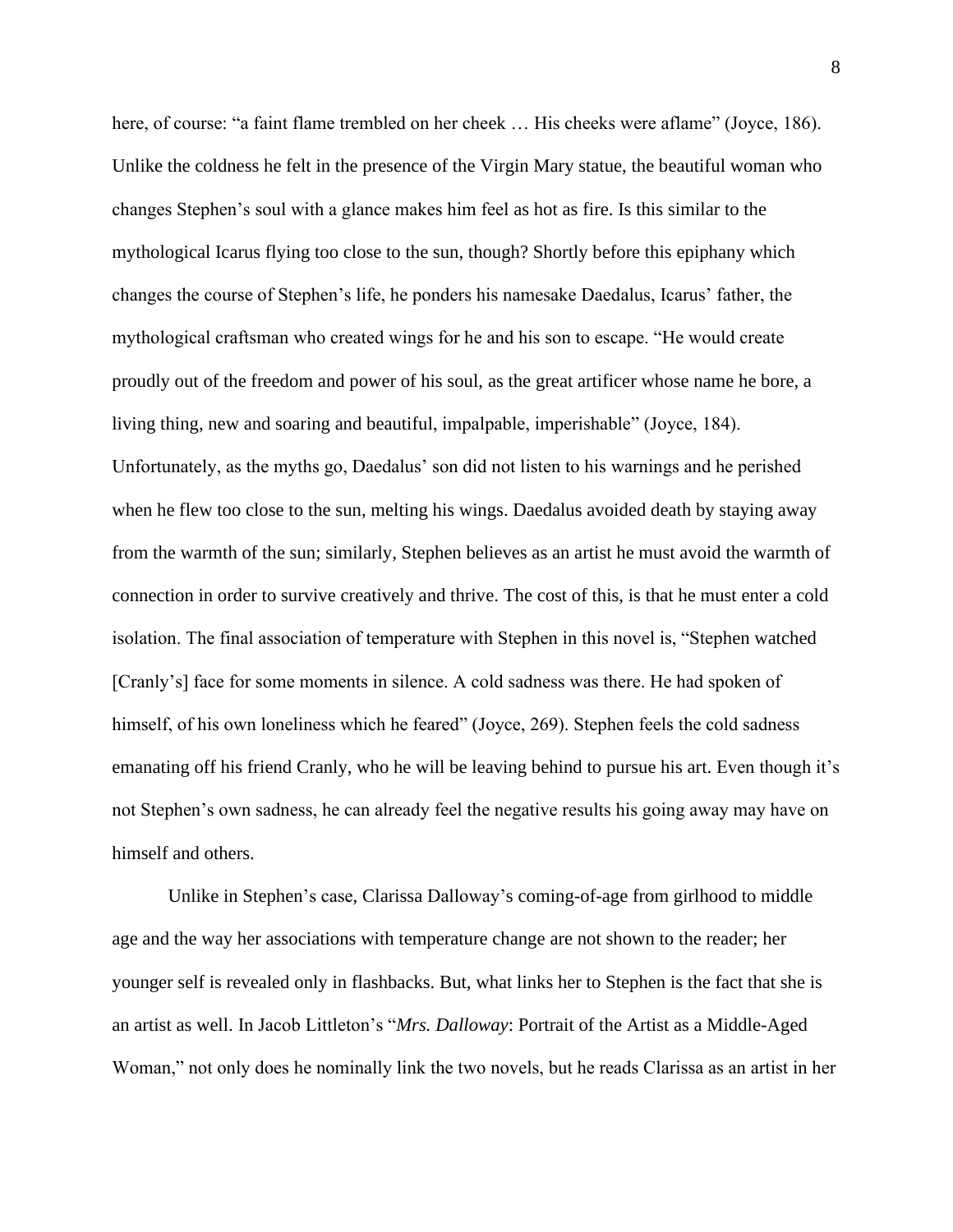own right and explains that a central aspect to her character is sensory experience. He writes, "Perhaps the most fundamental fact of Clarissa's psyche is the pleasure she takes in physical, sensual existence … She neither condemns what seems like an altogether noisy and irritating urban scene (her London is not a Waste Land), nor approves it with the air of a connoisseur; her appreciation depends only on experience … She does not appreciate the scene for *what* it is, but simply *because* it is" (37). Thus, in this view Woolf's inclusion of sensory details throughout *Mrs. Dalloway* serves to show a reflection of Clarissa's inner thoughts and feelings, since the sensory scenes permeate Clarissa's very being. An example of this sensory permeation that occurs early in *Mrs. Dalloway* is, "Arlington Street and Piccadilly seemed to chafe the very air in the park and lift its leaves hotly, brilliantly, on waves of that divine vitality which Clarissa loved" (Woolf, 7). This passage could seem like a simple description of trees on a summer day, but as this description is tucked within Clarissa's musings on her ex-lover, Peter, the term "hotly" stands out because it is reflective of the passion with which Clarissa still burns for him sometimes.

Throughout most of the text, colder descriptive terms are associated with Clarissa by others, mostly Peter, especially during the scene in which they reunite. After this reunion, Peter feels that Clarissa gives off "this coldness, this woodenness, something very profound in her … an impenetrability" (Woolf, 59). Peter feels that after all these years, Clarissa is inaccessible to him and is not even necessarily who he wants her to be. In fact, the entire first meeting between Peter and Clarissa is filled with sensory-related descriptions as the pair sizes each other up after some time apart. Even before they meet, Clarissa is aware that Peter thinks her "Cold, heartless, a prude" (Woolf, 8), and when they used to argue, "the perfect hostess he called her (she had cried over it in her bedroom)" (Woolf, 7). Clarissa did become what Peter prophesied, and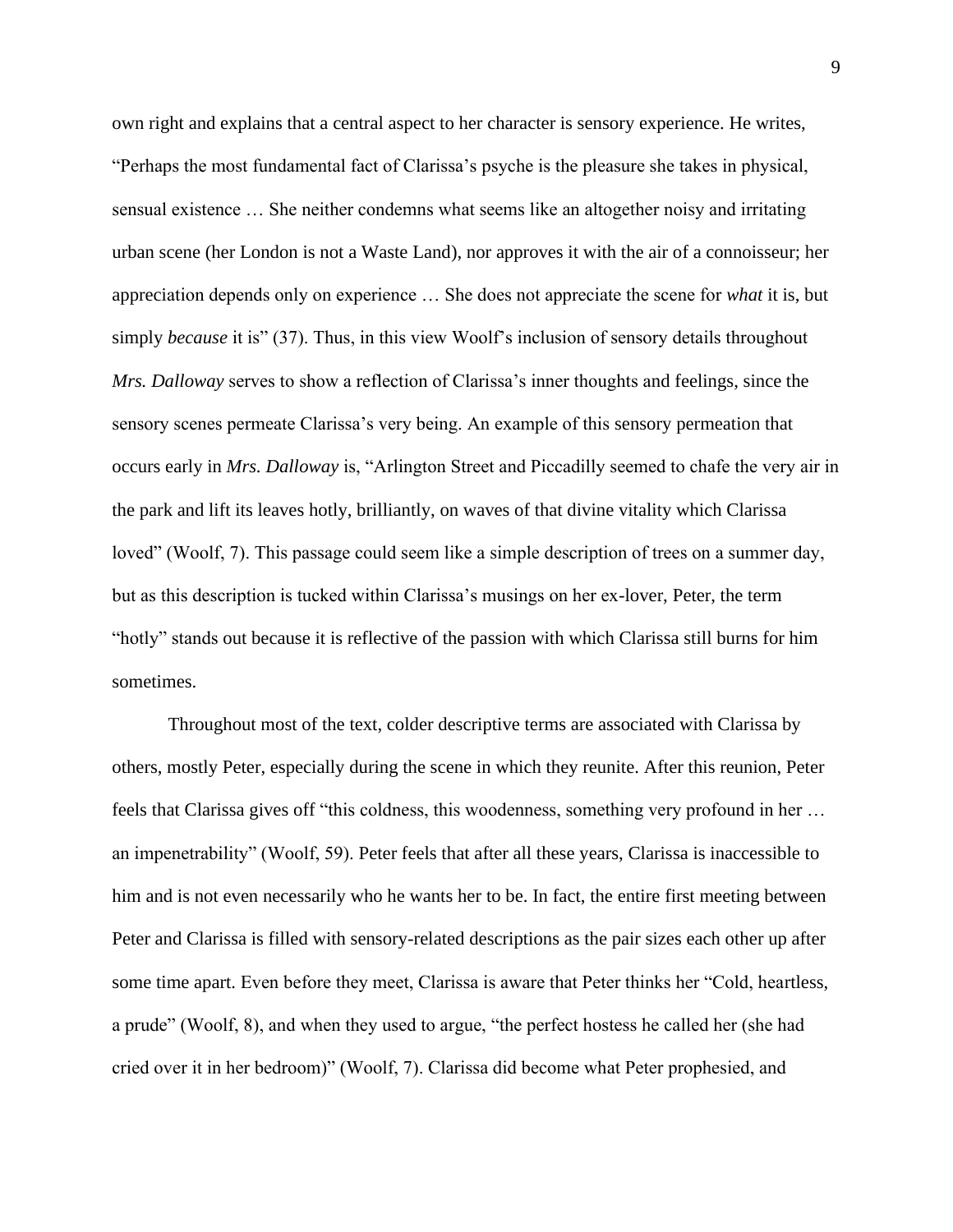perhaps the coldness he feels from her is her shutting him out due to embarrassment at having proved him right. When Clarissa and Peter first see each other, they have vastly different reactions at first to the other's appearance. Peter thinks, "She's grown older," while Clarissa thinks, "he looks awfully well, and just the same" (Woolf, 39). This awareness of age is a prevailing theme for Clarissa herself, during their conversation thinking, "He was in love! Not with her. With some younger woman, of course" (Woolf, 44). From there, it becomes a contest, chatting politely on the surface but having a deeper discussion beneath the surface, each of them believing they can still communicate without words as they once could. At one point Peter finds it almost too painful to relive their past relationship: "For why go back like this to the past? he thought. Why make him think of it again? Why make him suffer, when she had tortured him so infernally" (Woolf, 41)? The term "infernally" stood out to me here as a temperature-coded term because it's reminiscent of an inferno, of the flames and fire of hell. Clearly the connection between Clarissa and Peter burned them both, leaving them cold and detached all these years later. Even just when Peter is about to try reconnecting with Clarissa during their conversation, "Shall I tell her, he thought, or not?," he quickly decides, "But she is too cold" (42). Maybe this coldness Peter feels in Clarissa is because she does not want Peter to know the extent she is dissatisfied in her relationships, her age, and her place in the world, so she completely closes herself off to him. Maybe, even, her coldness toward Peter is a coping mechanism because she laments the end of their relationship although it wouldn't have worked: "If I had married him, this gaiety would have been mine all day!" (46). Similar to the way Stephen closed himself off from the religion and peers that had caused him embarrassment, Clarissa closed herself off from Peter to preserve whatever artistic sensibility and sensory pleasure she had left.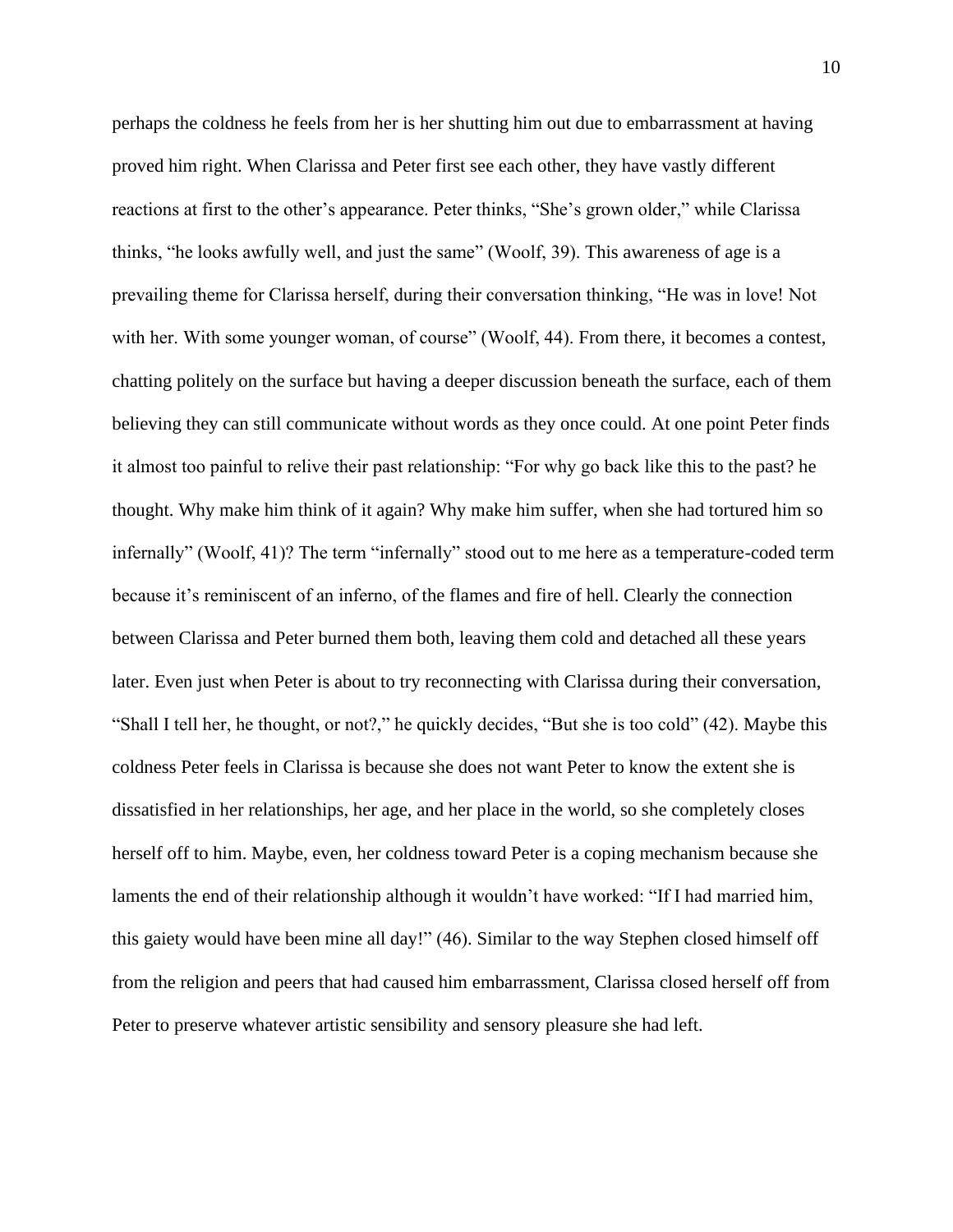While there are indicators of reasons for coldness in Clarissa's current life, Peter notes at various points that Clarissa has always had a coldness to her ("she was one of the most thoroughgoing sceptics he had ever met" (75)), even when they'd been in love, so this coldness and disconnect may stem from a familial matter: the death of her sister. It's only briefly alluded to once, but it seems to have been an epiphany for Clarissa all the same: "To see your own sister killed by a falling tree (all Justin Parry's fault—all his carelessness) before your very eyes, a girl too on the verge of life, the most gifted of them, Clarissa always said, was enough to turn one bitter" (Woolf, 76). This moment in the novel has not been extensively studied, and yet seems to reveal so much about Clarissa's character. Lorie Watkins Fulton, in "'A Direction of One's Own:' Alienation in 'Mrs. Dalloway' and 'Sula,'" writes that novelist Toni Morrison discussed the death of Clarissa's sister as being a pivotal moment for her: "In her master's thesis, Morrison speculates that the death of Clarissa's sister, Sylvia, spurs her emotional withdrawal and that the effects of her detachment first appear in her relationships with Sally and Peter" (Fulton, 73). Karen DeMeester, in "Trauma and Recovery in Virginia Woolf's *Mrs. Dalloway* also notes this as an important moment because it changed Clarissa's entire outlook: "Clarissa resigns herself to the belief that the world is chaos with no inherent ordering principle or guiding force, so she devotes herself to creating a façade of order. Though she admirably brings beauty and harmony to the disorder and isolation of modern society … her assembling activities merely repress what she knows to be true about the evil inherent in human nature" (664). This façade entails Clarissa closing up, freezing over, shutting out the world. Thus, despite Clarissa's interest in being an artist and bringing sensory beauty into the world, her turn to bitterness and atheism coincide with a turn to coldness and disinterest in connecting, much like when Stephen turned away from religion.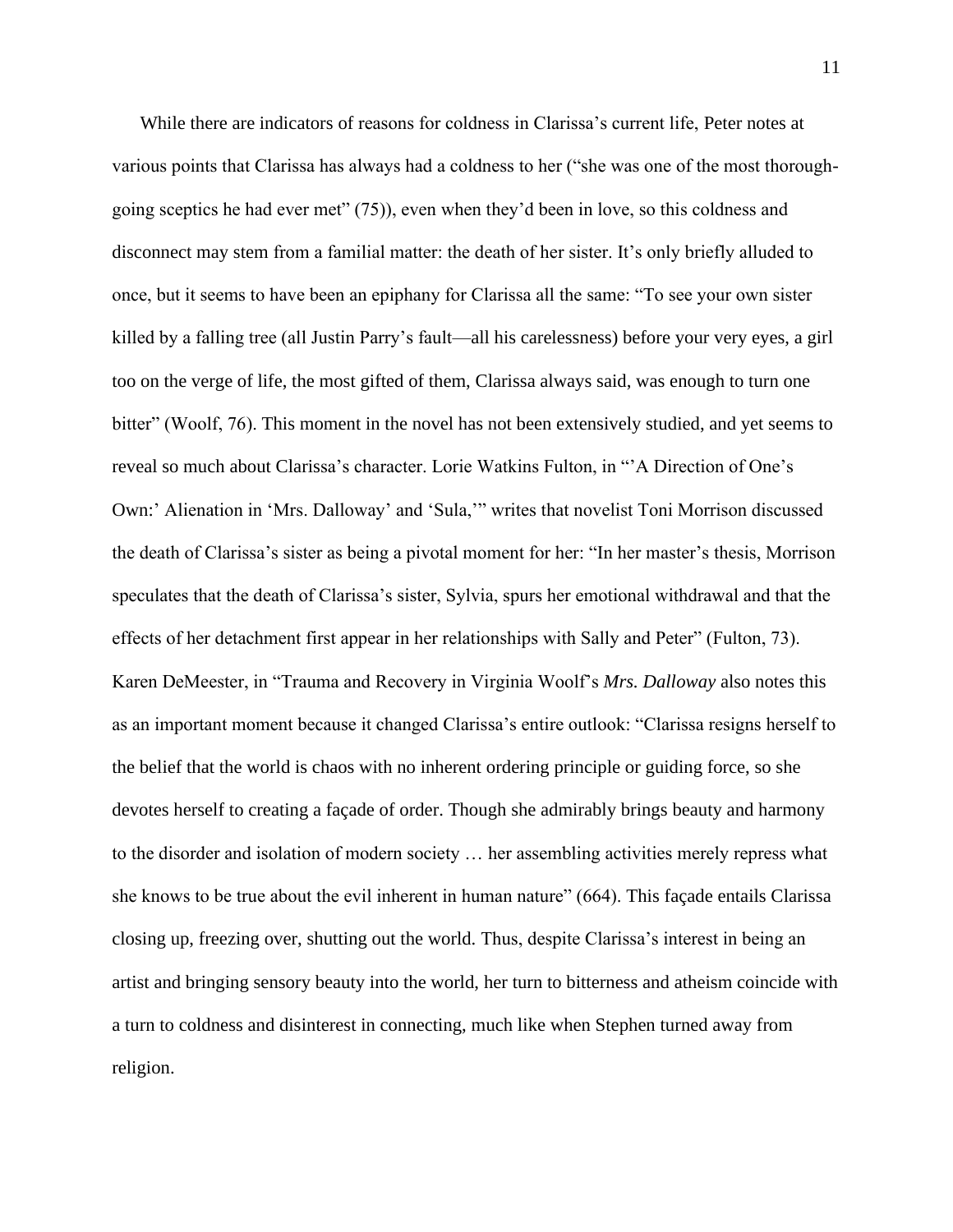Along with the past trauma of losing a sister, there are also certainly reasons for Clarissa's coldness which have some roots in her current home life. During their ill-fated meeting, Peter noticed a disjointedness between Clarissa and her daughter, Elizabeth, feeling a chill between them. As Peter leaves Clarissa's, he thinks about the way she introduced her daughter to him: "The way she said 'Here is my Elizabeth!' – that annoyed him. Why not 'Here's Elizabeth' simply? It was insincere. And Elizabeth didn't like it either … There was always something cold in Clarissa, he thought" (Woolf, 48). Although we know Peter to be judgmental, and an outsider to their mother-daughter relationship, we do know that Clarissa feels a bit isolated from her daughter, who spends a lot of time with Miss Kilman, who Clarissa despises. "Anyhow they were inseparable, and Elizabeth, her own daughter, went to Communion; and how she dressed, how she treated people who came to lunch she did not care a bit, it being her experience that the religious ecstasy made people callous (so did causes)" (Woolf, 11). So, Clarissa attributes some of the coldness between herself and her daughter to Miss Kilman, who she sees as planting ideas of religious callousness into Elizabeth's mind. Clarissa later describes Elizabeth's appearance as different than hers or Richard's, and notes that Elizabeth "had become very serious … a hyacinth which has had no sun" (Woolf, 120). A flower growing up without sun insinuates a coldness, meaning that Elizabeth probably was raised in a cold environment, with little opportunity for connection.

The chilly environment in which Elizabeth has tried to bloom likely comes from the emotional distance between her parents, Clarissa and Richard. On his way home from lunch at Lady Bruton's, which Clarissa was not invited to, Richard buys her flowers and resolves to tell her he loves her, something which clearly doesn't happen often: "The time comes when it can't be said; one's too shy to say it" (Woolf, 112). This shyness insinuates a coldness or lack of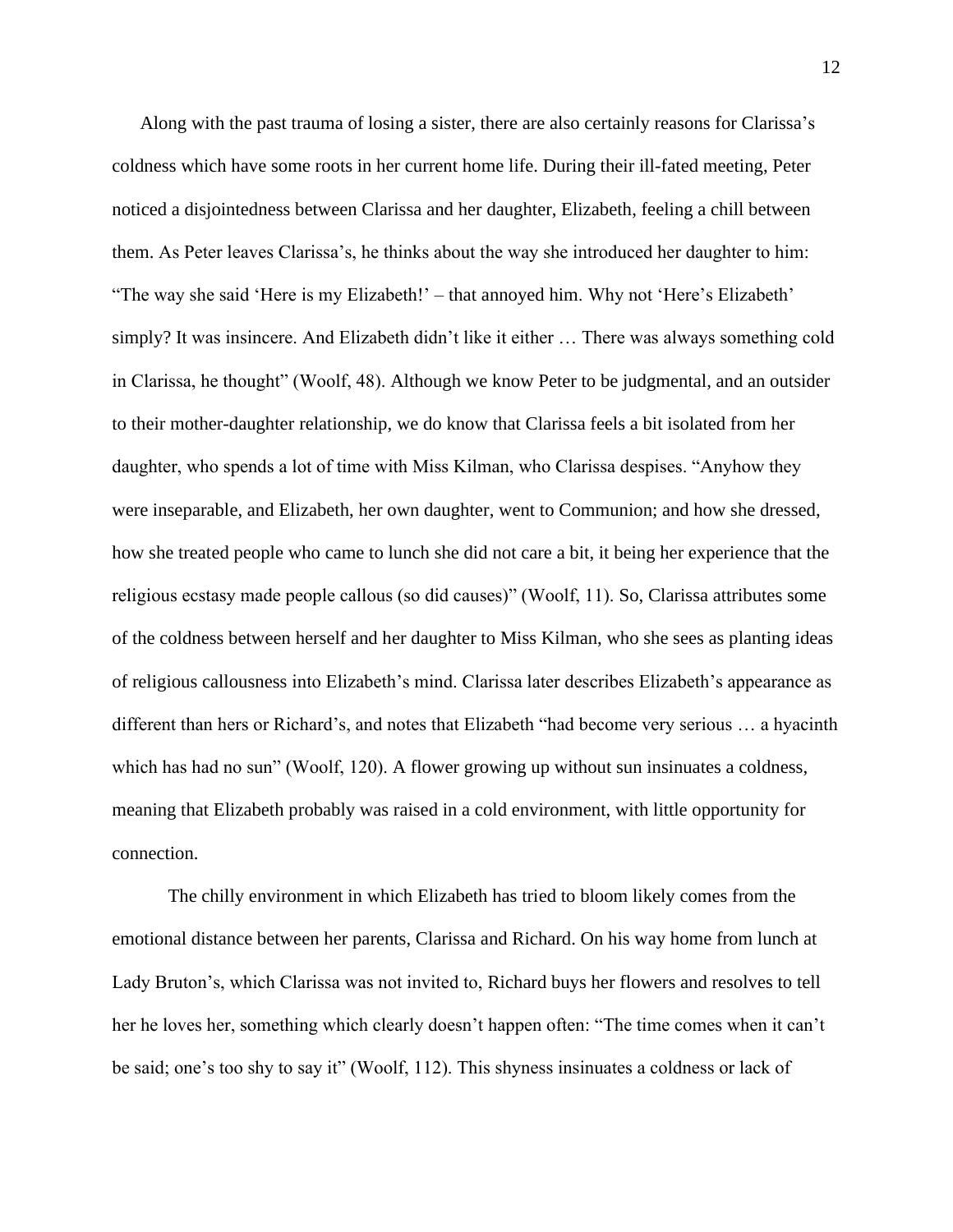connection creeping between Clarissa and Richard, especially since he does not end up telling her he loves her when he arrives home: "He was holding out flowers—roses, red and white roses. (But he could not bring himself to say he loved her; not in so many words)" (Woolf, 115). One reason their disconnect could have come about is the fact that Richard advised Clarissa to sleep in the attic room ("There was an emptiness about the heart of life; an attic room" (Woolf, 30)) after recovering from an illness. An attic room suggests a drafty chill, so although Clarissa acts like she is fine with the arrangement, it's like she's been banished into a room that reflects the coldness and disconnect that people like Peter already see in her. Within her marriage, similar to how Richard fails to verbally express his love for Clarissa, she feels she's failed him in some way as well. "Lovely in girlhood, suddenly there came a moment—for example on the river beneath the woods at Clieveden—when, through some contraction of this cold spirit, she had failed him. And then at Constantinople, and again and again" (Woolf, 31). This failure implies either a sexual failure or a fertility failure, something feminine she could not give Richard due to her closed-off coldness. Regardless of whether Clarissa enjoys her chilly solitude, is Richard subconsciously punishing her for whatever failures he perceives by keeping her in the cold attic?

This realization of lack leads Clarissa to ponder an epiphany she had in her younger days while summering at Bourton. First, Clarissa notes what she believes she lacked in her failures to Richard: "She could see what she lacked. It was not beauty; it was not mind. It was something central which permeated; something warm which broke up surfaces and rippled the cold contact of man and woman, or of women together" (Woolf, 31). Whether through being told she had a coldness, or perceiving it within herself, Clarissa is aware she is detached in her interpersonal relationships. But, her mention of "women together" begs the question of whether that "something warm" could emerge within her contact with another woman. She does say, "yet she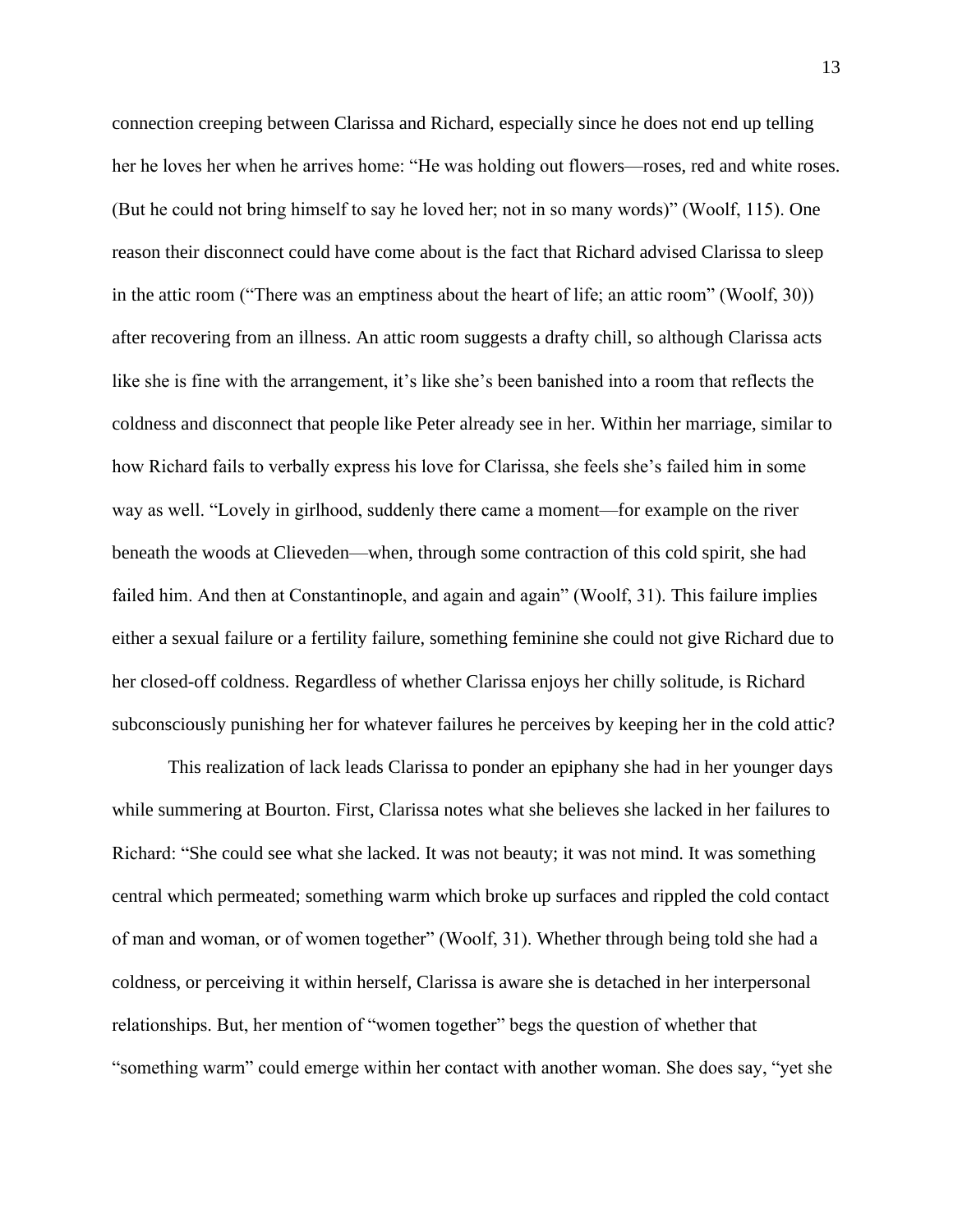could not resist sometimes yielding to the charm of a woman, not a girl, of a woman confessing, as to her they often did, some scrape, some folly … she did undoubtedly then feel what men felt. Only for a moment; but it was enough" (Woolf, 31). She goes on to ponder the revelations she sometimes feels when close to a woman, almost like epiphanies, and in these cases, "for that moment, she had seen an illumination; a match burning in a crocus; an inner meaning almost expressed" (Woolf, 31). It seems like, in these moments, Clarissa almost reaches epiphany, almost gets in touch with her warm inner self, but as she is married to a man these moments always pass and she hardens herself again. Could intimacy with or the erotic connection to women be the key to unlocking the inner warmth in Clarissa?

Like Stephen, Clarissa experiences multiple epiphanies throughout the text, and one occurs in her musings on the love she shared with girlhood friend Sally Seton during their time at Bourton. "Then came the most exquisite moment of her whole life passing a stone urn with flowers in it. Sally stopped; picked a flower; kissed her on the lips" (Woolf, 35). Now, in her fifties, Clarissa still views that singular moment as the best of her life; clearly it was an epiphany or awakening for her. She goes on to say, "And she felt that she had been given a present, wrapped up, and told just to keep it, not to look at it—a diamond, something infinitely precious, wrapped up, which, as they walked … she uncovered, or the radiance burnt through, the revelation, the religious feeling" (Woolf, 35)! The sensory language comes in when she labels the moment of the kiss as burning through her, she can feel it as her new religion, considering she shirked off religion after her sister's death. She feels, though, like the kiss was something she had to wrap up to keep safe, and maybe in doing so she further closed herself off to the world. In her current world of detachment, it seems she buried the precious epiphany so deep that it's lost its warmth. Kate Haffey, in her article "Exquisite Moments and the Temporality of the Kiss in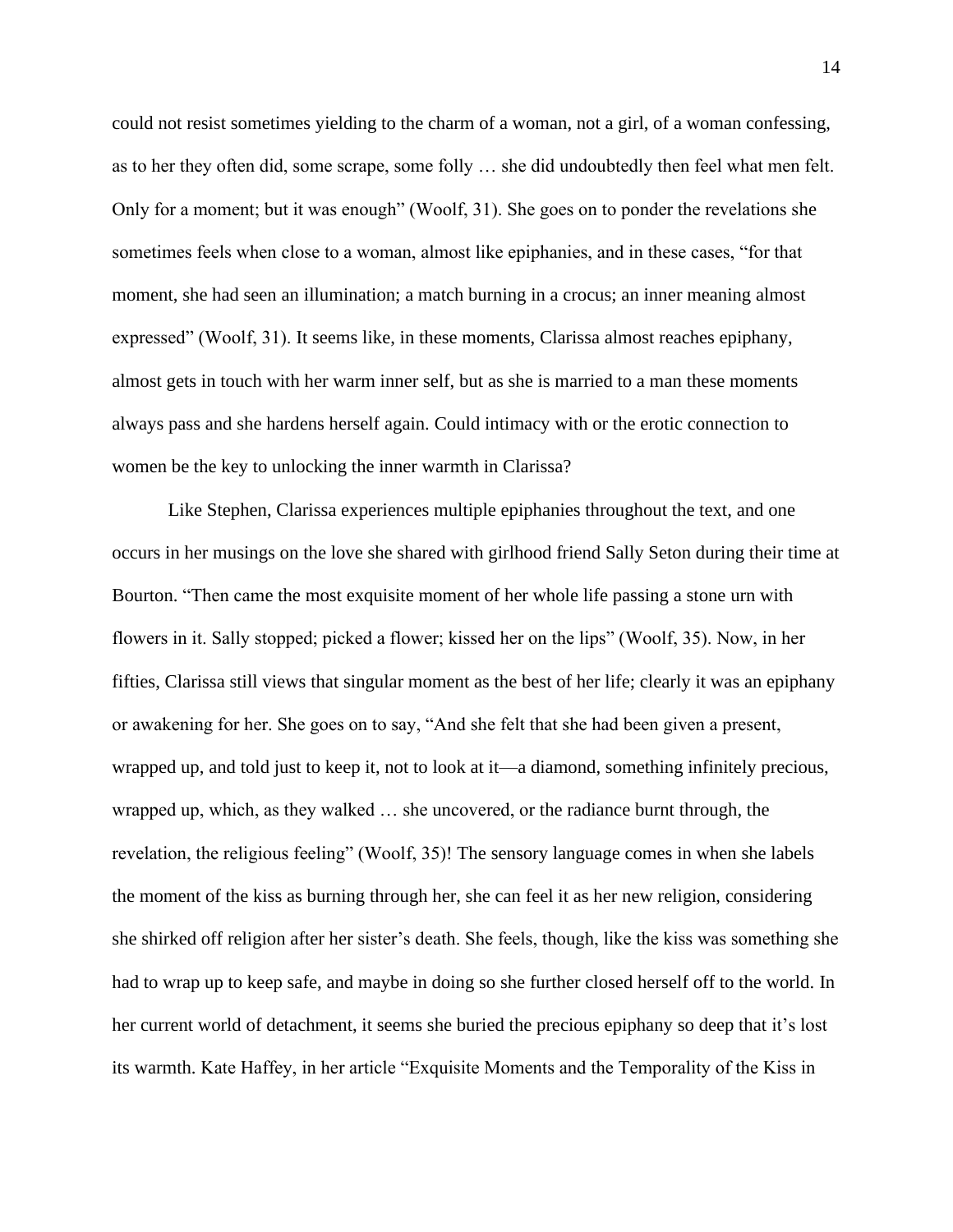*Mrs. Dalloway* and *The Hours*," discusses Clarissa's and Sally's relationship and the way it's affected Clarissa's life: "The interpenetration of past and present … occurs when Clarissa calls forth her memories of Sally. Thus to focus on Clarissa's feelings for Sally as located only in the past … is to ignore the ways in which this moment returns again and again to affect Clarissa's present" (141). When she sees Sally in the present day at her party, the magic of their connection seems long gone at first: "One might put down the hot water can quite composedly. The lustre had gone out of her. Yet it was extraordinary to see her again, older, happier, less lovely" (Woolf, 167). The fact that Clarissa is holding a hot water can and puts it down after seeing Sally to me symbolizes the fading of any warmth or connection the two felt. It's almost like the moment when Stephen looks coldly at the Virgin Mary statue, thinking it faded. But, as Haffey notes, the past is still affecting the present in sensory ways: 'I can't believe it!' she cried, kindling all over with pleasure at the thought of the past" (Woolf, 167). The memory of passion between the two women is enough for Clarissa to feel a little burning simply being in Sally's presence again. Clarissa is also reminded about a reason she was first drawn to Sally: "It was her warmth; her vitality—she would paint, she would write" (Woolf, 177). Clarissa, who had experienced a cold skepticism since at least the death of her sister, perhaps felt an attraction to the warmth and artistic sensibility radiating from her friend, and she can still appreciate it although it has faded a bit in her eyes. In the same way sensory memories reorient Stephen and bring him back to his youth, feeling Sally's warmth again seems to have the same effect on Clarissa.

At this party, Clarissa comes into her own as an artist. When Peter sees her during the party he is struck by the way that "her severity, her prudery, her woodenness were all warmed through now" (Woolf, 170). It is during the party that Clarissa experiences her final, and perhaps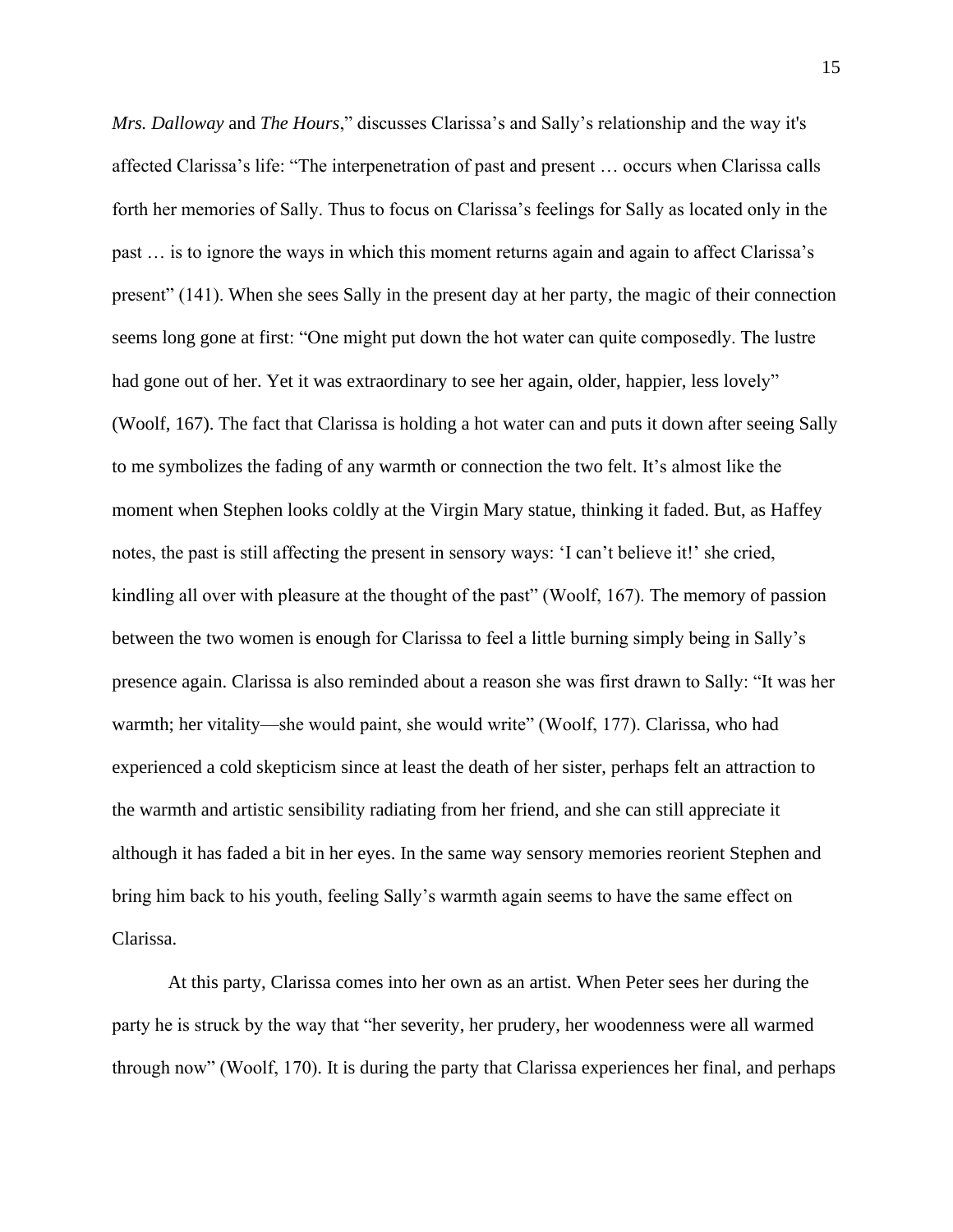most important, epiphany of the novel, after learning of the suicide of war-veteran Septimus Warren Smith. At first, she is annoyed that someone would bring talk of death into her party, but the more she thinks about it, she feels a kinship with Septimus. "Always her body went through it first, when she was told, suddenly, of an accident; her dress flamed, her body burnt" (Woolf, 179). Hearing of the horrific accident makes her feel the warmth of some kind of connection with the deceased and the connection she feels death can bring in general: "Death was an attempt to communicate; people feeling the impossibility of reaching the centre which, mystically, evaded them; closeness drew apart; rapture faded, one was alone. There was an embrace in death" (Woolf, 180). Clarissa, who feels a lack of authentic communication and connection in her life, feels an affinity with Septimus and how he threw his life away. A reason that Clarissa and Septimus could be connected is that, for all their differences, they both were deeply perceptive to the sensory details in the bustling city of London. Much like Littleton writes of Clarissa's central aspect being sensory experience, Leanna Lostoski, in "'Imaginations of the Strangest Kind': The Vital Materialism of Virginia Woolf," writes about Septimus and his "feeling of connection with the nonhuman world that he senses is the reality of the relationship between the human and nonhuman worlds that Woolf elucidates in her works" (62). Clarissa feels glad that he has killed himself, but it also opens her eyes to the happiness that could exist in her own life. "She felt somehow very like him—the young man who had killed himself. She felt glad that he had done it; thrown it away … He made her feel the beauty; made her feel the fun" (Woolf, 182). At this moment Clarissa also recalls a line from Shakespeare's *Cymbeline:* "and the words came to her, Fear no more the heat of the sun. She must go back to them" (Woolf, 182). This Shakespearean-inspired line rings true to Clarissa because her love of the art of entertaining plus the realizations that accompanied Septimus' suicide causes her to feel ready to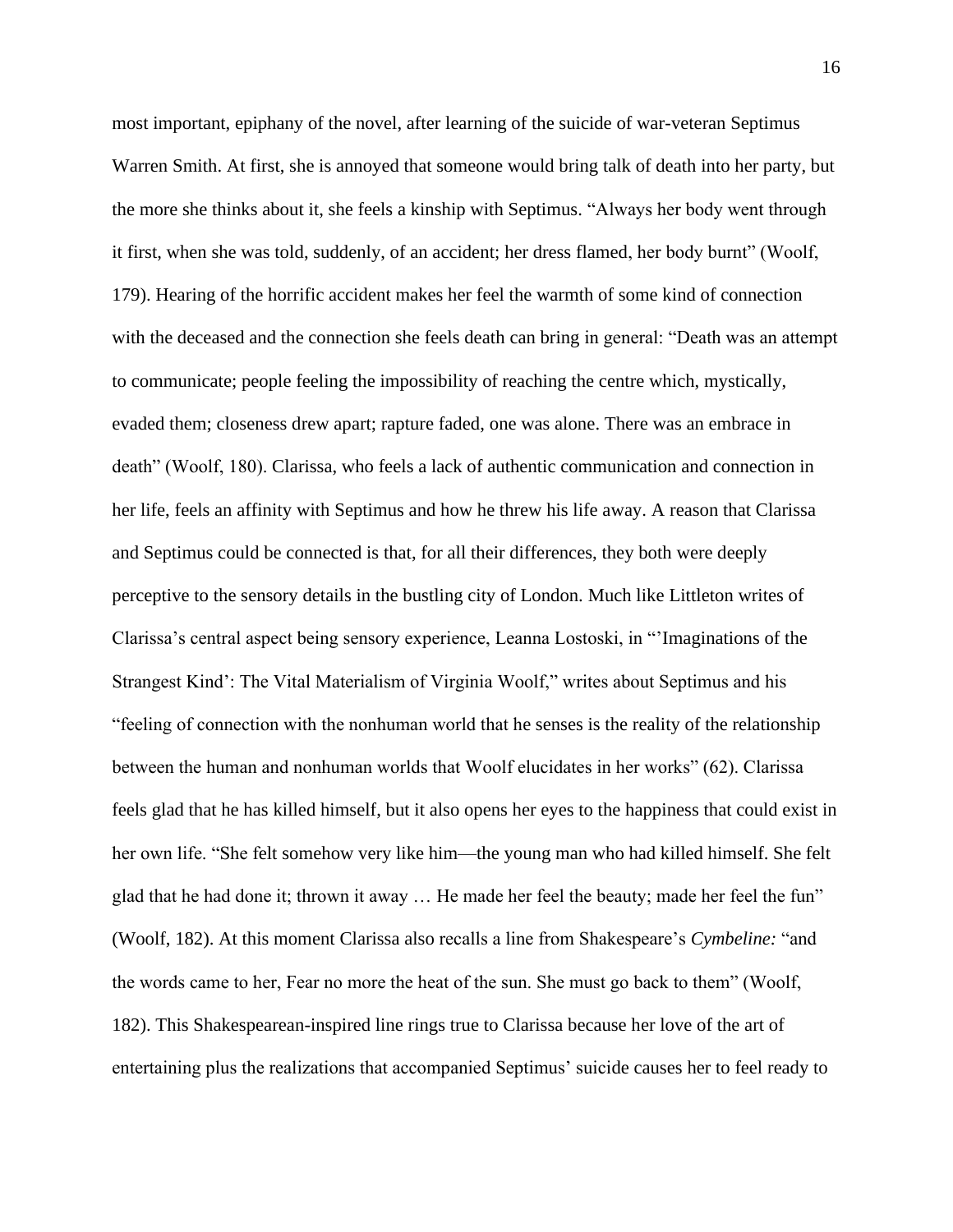stop fearing warmth and connection, and return to her family and friends wholeheartedly. The unfortunate part is that, "Clarissa alone reaps the benefits of this revelation; Woolf never allows Septimus to meet her, much less derive similar benefit from their connection" (Fulton, 69). Regardless, Clarissa is changed, warmed through, and it's as though Peter can feel this shift as well, because at the very end of the novel he thinks, "What is it that fills me with extraordinary excitement? It is Clarissa, he said. For there she was" (Woolf, 190). It's like Peter had an epiphany of his own in which his cold perception of Clarissa melts through and he feels the warmth within her.

To conclude, as noted in the introduction, Clarissa moves from feeling or being associated with cold to warm and Stephen the opposite. To summarize what I mean by this can be demonstrated by the following examples. Stephen's story began with the warmth from bedwetting as a child, and toward the end of the novel, he is confronted with "A cold sadness" (Joyce, 269) in the face of his friend Cranly. While it is not Stephen's sadness, it seems that Stephen can feel the coldness that his isolation will bring to his friends, in the same way he felt the warmth of his bed as a child turn cold as the urine cooled. Conversely, toward the beginning of *Mrs. Dalloway,* after Clarissa has seen Peter again after a long time, he leaves their meeting thinking of "this coldness, this woodenness, something very profound in her … an impenetrability" (Woolf, 59), but by the end of the novel, Peter sees Clarissa from across her party and thinks, "There was a breath of tenderness; her severity, her prudery, her woodenness were all warmed through now" (Woolf, 170). In other words, Clarissa gave off a coldness that was warmed through by the end. This change in Clarissa was felt by Peter, who in this case acts as a stand-in for the reader. Since as readers, we cannot physically touch the characters or feel their presence, we must rely on descriptions such as in this case, in which our view of Clarissa is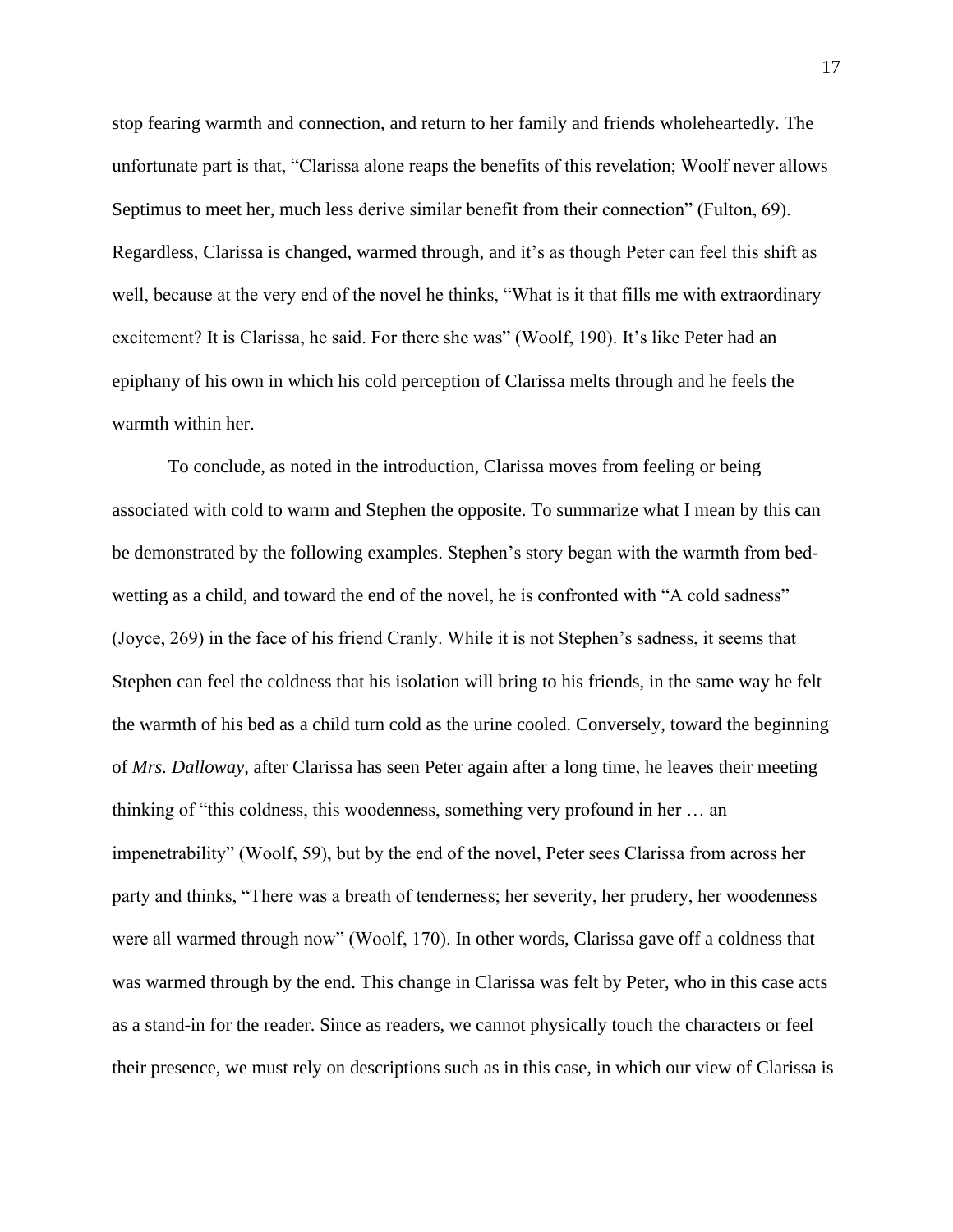filtered through her former lover. Are we to rely on Peter, who switches haphazardly between loving and disliking Clarissa throughout the novel? Could he be projecting his feelings of passion and desire onto Clarissa here? While these are interesting questions to ponder, through my study of the sensory details in both novels, I believe that while Stephen chose to live as a metaphorical Daedalus, isolated so as to keep his distance from danger, Clarissa's epiphany brought on by the death of Septimus caused her to choose the life of Icarus, stepping into a warm and connected emotional world, regardless of the cost. Unlike Stephen, Clarissa decides to "Fear no more the heat of the sun…" (Woolf, 182).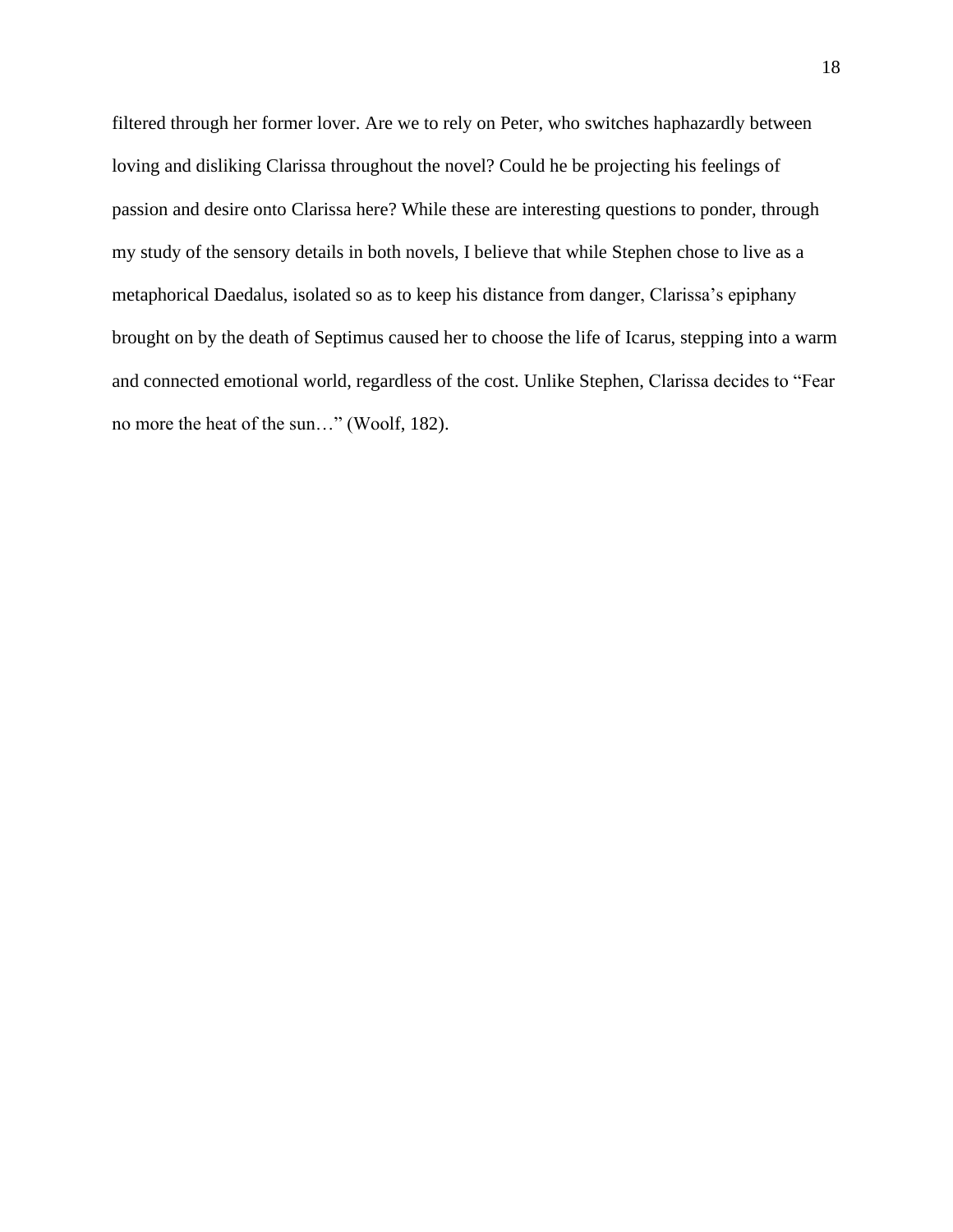## Works Cited

- Brivic, Sheldon. "Gender Dissonance, Hysteria, and History in James Joyce's 'A Portrait of the Artist as a Young Man.'" *James Joyce Quarterly*, vol. 39, no. 3, University of Tulsa, 2002, pp. 457– 76, [http://www.jstor.org/stable/25477894.](http://www.jstor.org/stable/25477894)
- Day, Jon. "What Virginia Didn't Know: Knowledge, Impressionism and the Eye." *Novel Sensations: Modernist Fiction and the Problem of Qualia*, Edinburgh University Press, 2020, pp. 31–58, [http://www.jstor.org/stable/10.3366/j.ctv177th1n.7.](http://www.jstor.org/stable/10.3366/j.ctv177th1n.7)
- DeMeester, Karen. "Trauma and Recovery in Virginia Woolf's 'Mrs. Dalloway.'" *Modern Fiction Studies*, vol. 44, no. 3, The Johns Hopkins University Press, 1998, pp. 649–73, [http://www.jstor.org/stable/26286042.](http://www.jstor.org/stable/26286042)
- Fulton, Lorie Watkins. "'A Direction of One's Own': Alienation in 'Mrs. Dalloway' and 'Sula.'" *African American Review*, vol. 40, no. 1, [Indiana State University, Saint Louis University, African American Review, African American Review (St. Louis University)], 2006, pp. 67–77, [http://www.jstor.org/stable/40027032.](http://www.jstor.org/stable/40027032)
- Haffey, Kate. "Exquisite Moments and the Temporality of the Kiss in 'Mrs. Dalloway' and 'The Hours.'" *Narrative*, vol. 18, no. 2, 2010, pp. 137–162. *JSTOR*, [www.jstor.org/stable/40856405](http://www.jstor.org/stable/40856405)
- Joyce, James. *A Portrait of the Artist as a Young Man,* edited by Seamus Deane, Penguin Books, 2003.
- Littleton, Jacob. "Mrs. Dalloway: Portrait of the Artist as a Middle-Aged Woman." *Twentieth Century Literature*, vol. 41, no. 1, [Duke University Press, Hofstra University], 1995, pp. 36–53, [https://doi.org/10.2307/441714.](https://doi.org/10.2307/441714)

Lostoski, Leanna. "'Imaginations of the Strangest Kind': The Vital Materialism of Virginia